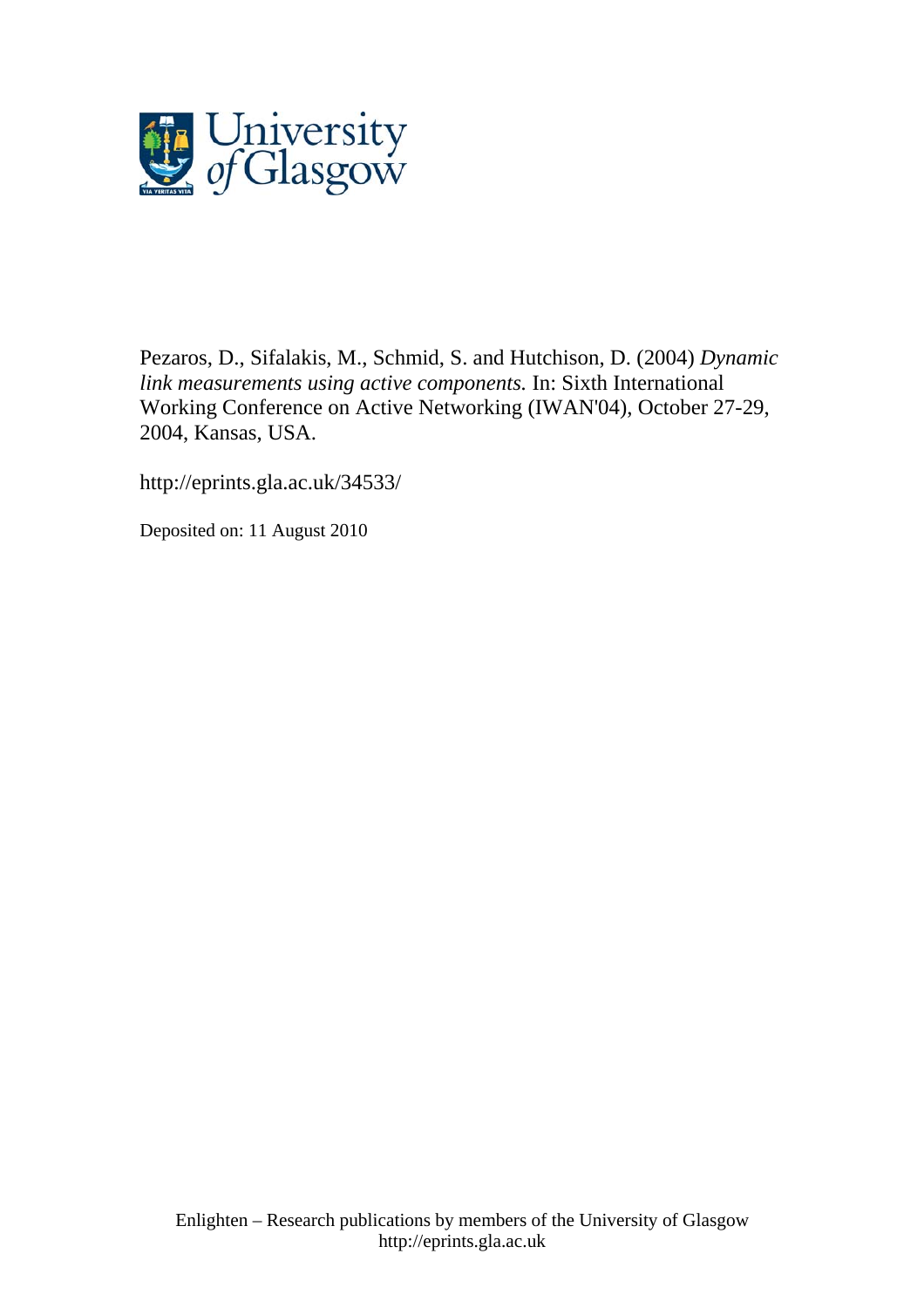# **Dynamic Link Measurements using Active Components**

D. P. Pezaros†, M. Sifalakis†, S. Schmid‡, D. Hutchison†

† Computing Department InfoLab21, South Drive Lancaster University, LA1 4WA, U.K. {dp, mjs, dh}@comp.lancs.ac.uk

‡ NEC Europe Ltd. Network Laboratories Kurfürsten-Anlage 36 69115 Heidelberg, Germany schmid@netlab.nec.de

**Abstract.** Active and programmable network technologies strive to support completely new forms of data-path processing capabilities inside the network. This in conjunction with the ability to dynamically deploy such active services at strategic locations inside the network enables totally new types of applications. In this paper we exploit these network-side programming capabilities to realise a new active network application that dynamically evaluates network link costs based on in-line traffic measurements. The performance experienced by the data packets (e.g. delays, jitter and packet loss) along network or virtual links is used to compute link costs based on multiple cost metrics. The results are published by means of a routing metric broker, which enables available routing protocols to calculate different sets of routes for different QoS metrics – as for example suggested for ToS-based routing [RFC 1583].

### **Introduction**

Active networks research over the last decade has led to new developments in a number of areas ranging from secure programming languages [1,2], mobile code techniques [3], execution environments [3,4], active node platforms [5,6,7,8,9], service composition models [9,10,11], and so forth. Despite these valuable advances, the number of genuine applications where active network technologies are provably useful in real world networks is still limited.

 A large number of applications proposed so far [12,13,14] aim to demonstrate the functionality of certain active platforms, while others try to address problems that are best solved with conventional techniques such as (mobile) agents. Active networks are often regarded as a neat technology in seek of genuine applications, which would persuade operators that the benefit of active networks exceeds the corresponding cost and risk involved in deploying and managing them.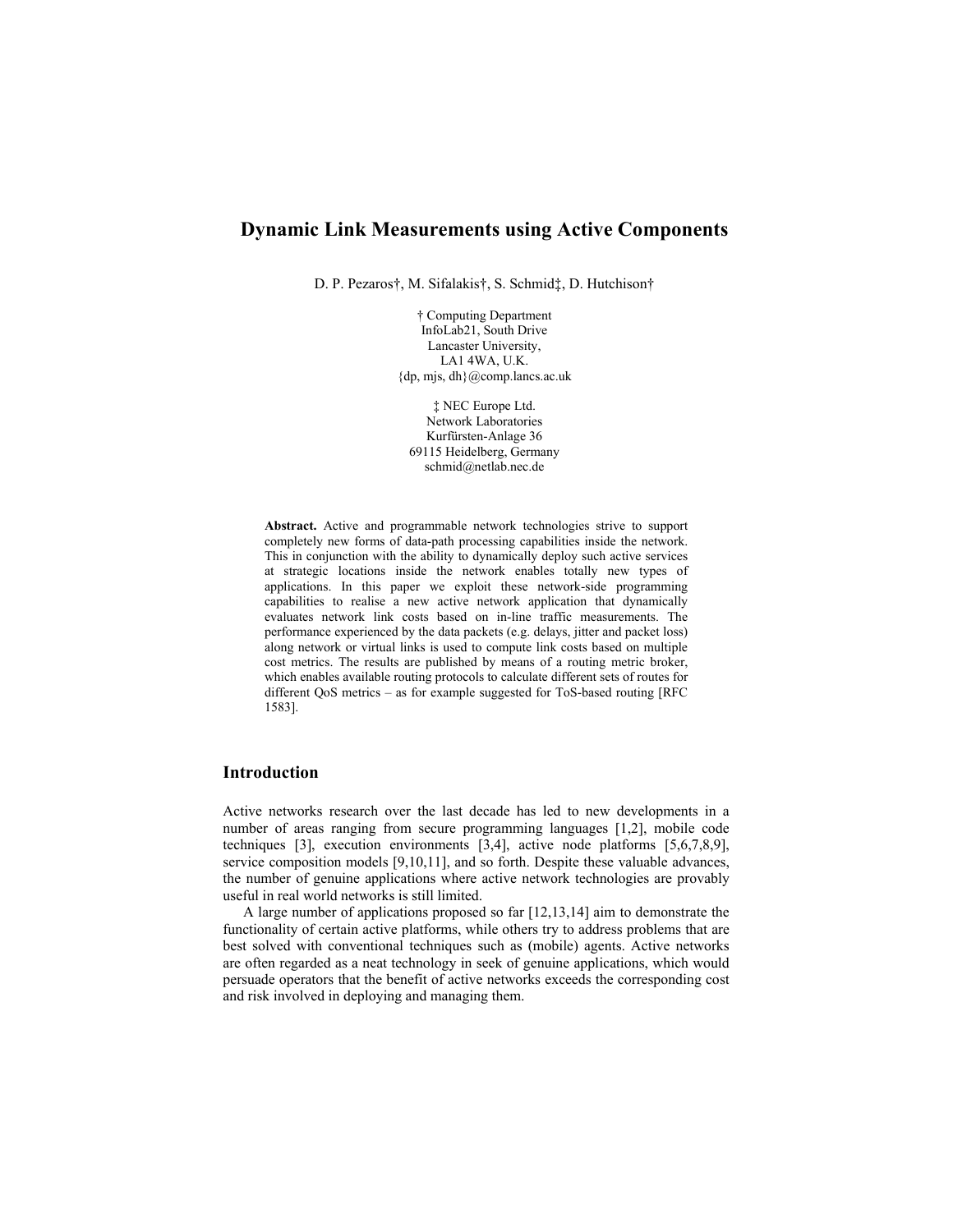We anticipate that active network services expose some properties that allow problems arising from e.g. network operation and management or service deployment, to be tackled in a more generic/elegant way. Being dynamically deployable ondemand, in a transparent and potentially automatic fashion at relevant points in the network, active services are suitable for a much wider range of applications/problems.

In this paper we focus on the use of the in-line traffic measurement framework [15] as an active service to facilitate dynamic routing link-cost updates that reflect fluctuations in traffic performance attributes. Routing adjustment in response to varying service quality characteristics can improve overall network stability and performance, and presents a challenging task that really benefits from active and programmable networks. In-line traffic measurements are used to assess the performance experienced by the flows along a transmission path, and measurement results are used to periodically adjust the network link costs in the routing protocol. As traffic measurements typically encompass a range of different characteristics (i.e. delay, jitter, packet loss, etc.), the calculation of link costs can be based on a multitude of different cost metrics. This allows for route optimisations tailored to specific applications or classes of applications with different QoS requirements (e.g. real-time synchronous applications vs. asynchronous applications).

The remainder of this paper is organised as follows: In section 2 there is a brief presentation of in-line IPv6-based measurements technique, and a discussion of why it is a particularly well-suited application of active networks technology. Furthermore, we describe the LARA++ active router framework, which has been used for the deployment and operation of the proposed service. In section 3, we present the design of the proposed active service, and we show how it can be implemented and deployed using LARA++. Section 4 presents some experimental results demonstrating the applicability of the in-line measurements and the proposed active service. In section 5, we examine the related work in the area of network measurements, and on dynamic metrics-based routing. Finally, in section 6, we conclude this paper by summarizing the proposed work and motivating some directions for future work.

### **Background**

### **In-line IPv6 Traffic Measurement**

In-line measurements [15] is a technique to assess the QoS properties experienced by IPv6 flows accurately, independent of a particular network topology and transparent to the end-user applications. The in-line measurements are carried out between two (or more) points in the network by piggybacking the relevant measurement data onto the actual data packets that are observed.

IPv6 extension headers [16] allow Type-Length-Value (TLV)-encoded data to be inserted between the main IPv6 header and the upper (transport) layer header. Depending on which type of extension header is used for the traffic measurements (for example, destination options header or hop-by-hop options header [16]), one can control where and when to trigger the measurement activity. For example, in case the destination options header is used, traffic measurements will only be triggered end-to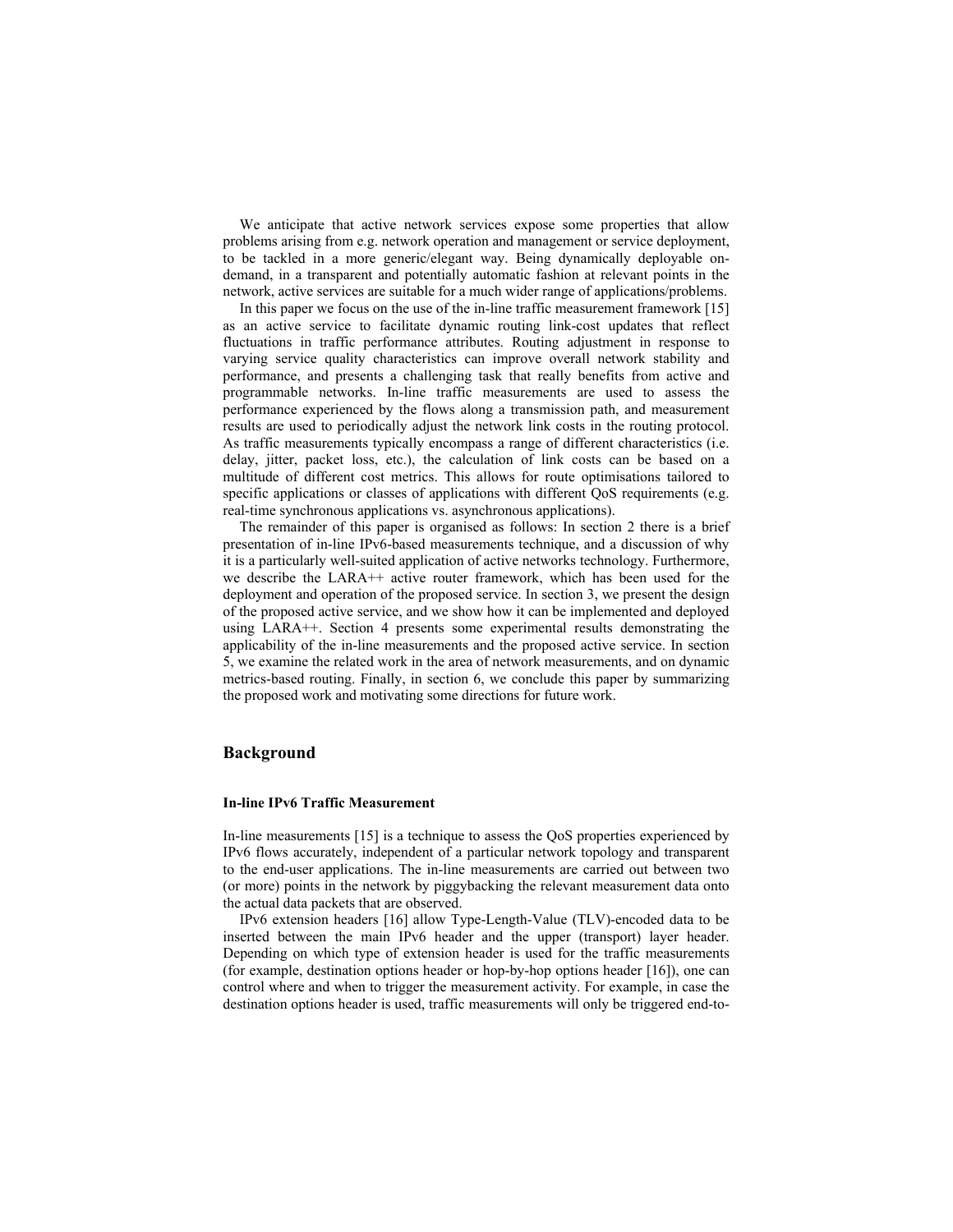end; whereas in the case of the hop-by-hop options header, any node along the transmission path could be involved. Moreover, the use of measurement information in the destination options header in conjunction with the routing header allows precise definition of where the traffic measurements in the network should take place.

 The main benefit of this technique is that the traffic measurements are based on the actual user traffic rather than on general measurements based on other traffic flows. In addition to this property, by enforcing option processing only at identified nodes in the network and not hop-by-hop, in-line measurements eliminate the concern of instrumented packets being treated differently than the rest of the traffic in the network. Consequently, the measurements really reflect the performance experienced by the user data transmitted.

At the same time, the header extensions for the traffic measurements are defined by the network layer protocol itself, making the technique native, and equally applicable to any type of traffic (independent of the actual transport or user application).

Several measurement TLVs have been defined to be encoded within the IPv6 destination options header, which is examined by the final destination or optionally pre-defined intermediate nodes (based on the routing header) of a packet. Different TLVs implement a variety of performance metrics1 by carrying packet departure/arrival timestamps, IP-based sequence numbers, trace information, etc. [17].

The clear separation of concerns between the measurement mechanism and particular analyses engines or post processing measurement applications, makes inline measurements a promising candidate-application for active and programmable networks; measurement instrumentation is deployed only where and when required, and the results are used as input for a variety of network operations tasks.

Figure 1 show different points along an end-to-end transmission path, where in-line traffic measurements can be deployed. End-systems as well as selected intermediate network nodes can be equipped with in-line measurement functionality. The node that starts the traffic measurement process inserts the desired extension header into the relevant data packets. These packets are then processed by the instrumented nodes along the transmission path. The measurement information is recorded, amended and/or extracted accordingly.



**Fig. 1.** The different notions of end-to-end

 $\overline{a}$ 

<sup>&</sup>lt;sup>1</sup> A set of performance metrics are defined within the IETF's IPPM WG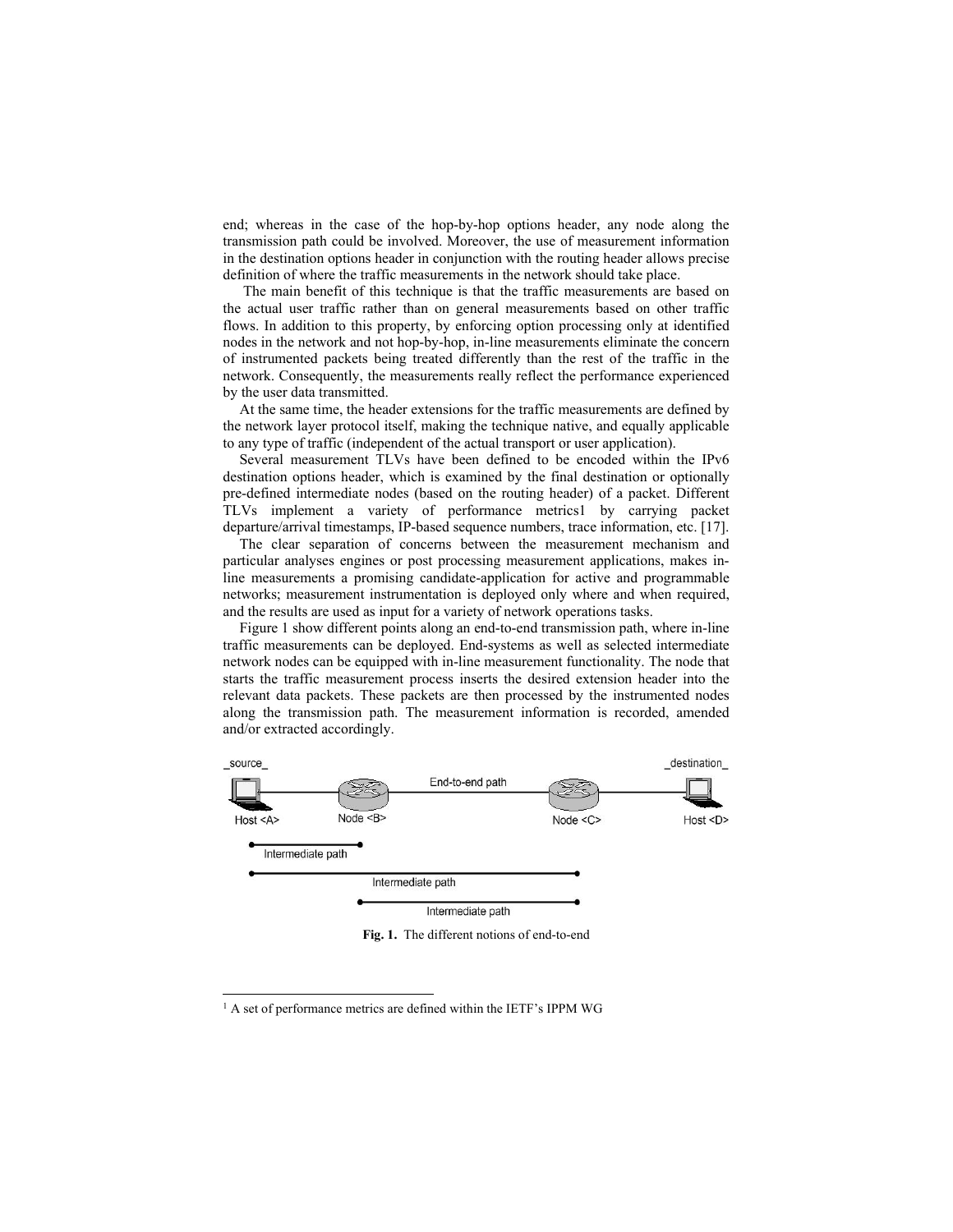In this paper, we focus on a particular application of in-line traffic measurements, whereby the measurements of up-to-date transmission characteristics (such as delay, jitter, packet loss and so forth) are used to dynamically update network link costs, so that routing decisions can be made more accurately.

Suitably selected active routers are used to deploy the measurement modules as they are needed, in order to adjust network link costs according to the current transmission performance. In the context of figure 1, active routers can be nodes <B> and <C>, and the intermediate paths can be a point-to-point link or a virtual overlay link that spans across several hops in the underlying network.

The proposed traffic measurement application is particularly well-suited for active networks for a number of reasons:

- It is directly deployed on the data path
- It relies on direct access to data packets on the forwarding path (to support transparent measurements – independent from the applications)
- It needs to be deployed, activated, and configured dynamically whenever and wherever there is need for it

These characteristics advocate the realisation of the add-on service as an active service, offering the flexibility (and the ability) of on-demand deployment within the network.

### **The LARA++ Architecture**

The LARA++ [9] active node framework is a software implementation of a programmable router that is designed for commodity operating systems. It augments the functionality of a conventional router/host by exposing a programmable interface which allows active programs, referred to as active components, to provide network level services on any packet-based network.

Since LARA++ "hooks" directly into the router's operating system, it enables the transparent interception of packets traversing the node. Intercepted packets can be processed by active components and then be re-injected back into the host OS for the default processing on the node. In this way, LARA++ can flexibly extend (as opposed to alter) the functionality of a router's conventional network services, enabling lightweight augmentation of existing network services and allowing for gradual replacement of conventional router functionality. We consider this feature especially useful for our in-line traffic measurements, since it facilitates transparent processing of the relevant data traffic within selected nodes.

LARA++ treats a router as a resource shared by all its users. The extent of programmability can be adjusted on a per-user or group-of-users basis, as well as based on resource availability. Active components of different LARA++ users are protected from each other by a safety model that gives each component a sandbox called a processing environment (PE). For performance reasons, however, LARA++ allows users that trust each other to execute their active code inside the same PE.

LARA++ uses a sophisticated model for service composition [18]. Each component that is to become part of the service composite on a running active router installs one or several packet filters into nodes of a directed graph, referred to as the classification graph. These packet filters specify rules that LARA++ uses to determine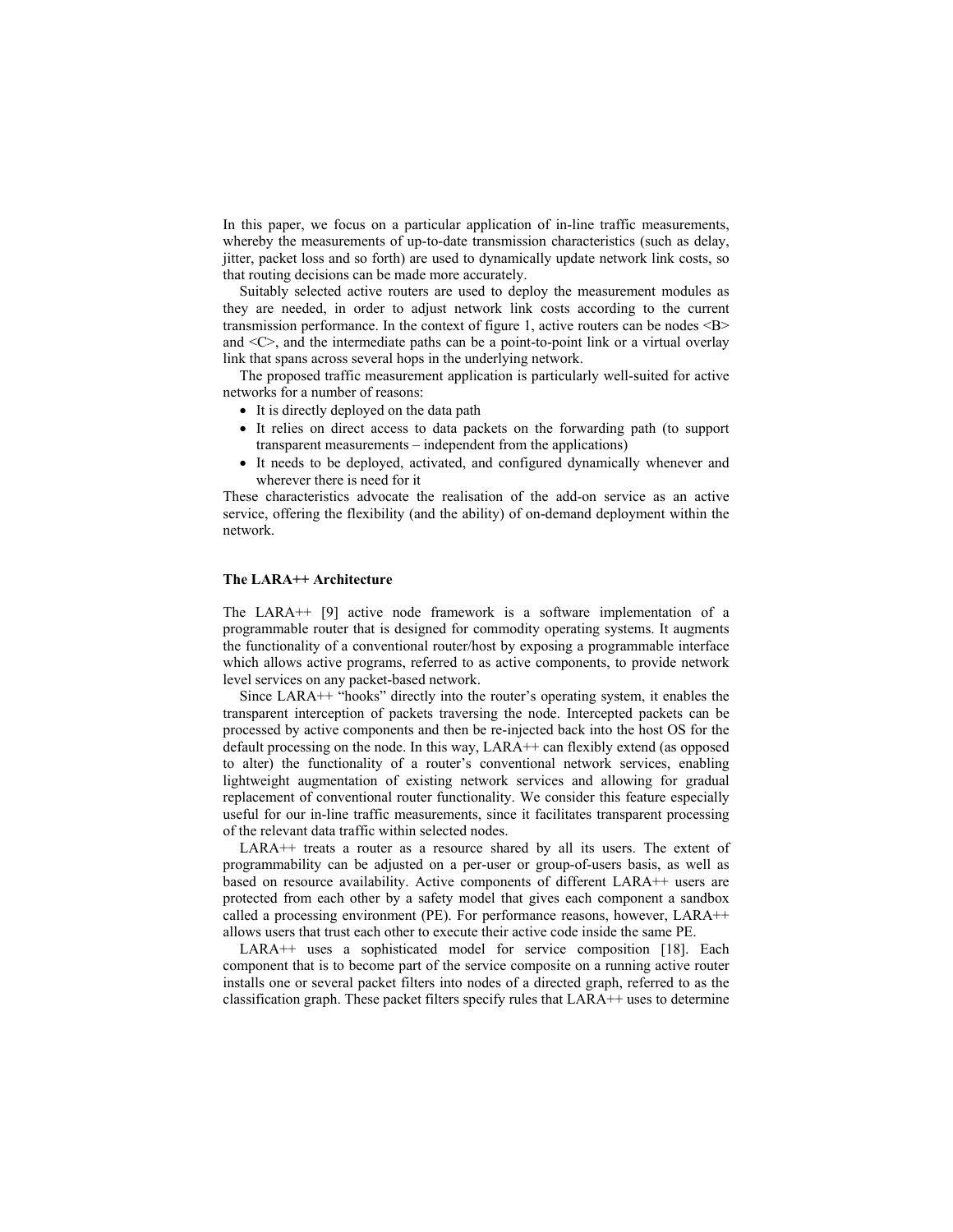if traversing packets need to be processed locally. Once a packet is matched, LARA++ delivers the packet to the components that registered the filter for processing. The use of a configurable classification graph allows LARA++ to process packets of any type ranging from standard IP packets over active packets with ANEPstyle [19] headers to completely bespoke packet formats. As a result, service composition on LARA++ active router is defined implicitly by the classification graph and the packet filters installed by the active components. This type of composition approach provides a means to control both co-operation and competition among active components [18]. Figure 2 illustrates this concept in more detail.



**Fig. 2.** The LARA++ Classification Graph

Packet filters are extremely flexible from the component developer point of view, because they enable the description of packets that are subject to active processing based on any bit or byte pattern. Yet, in most common cases it is sufficient to consider the flow information and/or the existence of specific header values in the packet. LARA++ filters are easily specified and installed by active components using an XML-based mark-up language.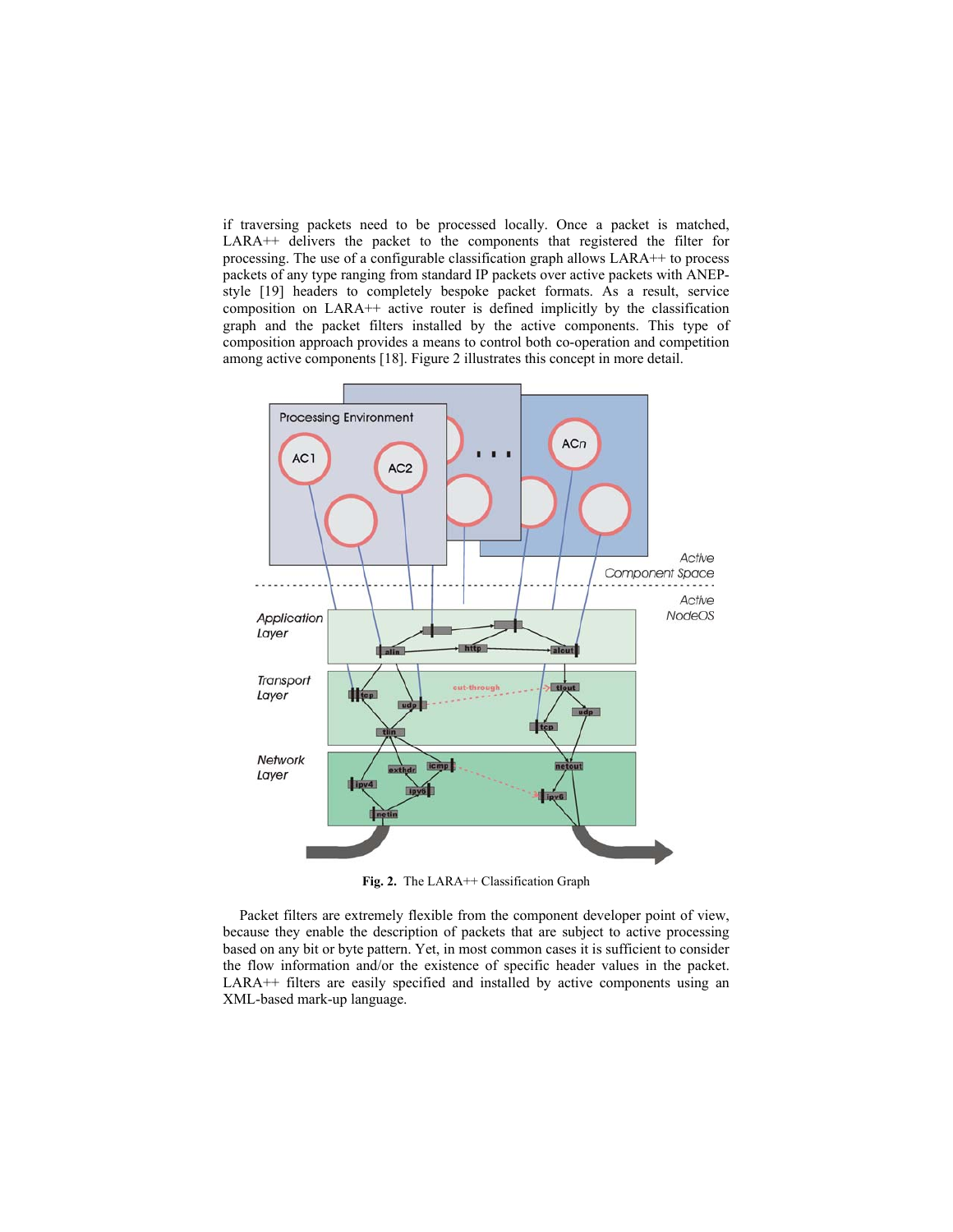The LARA++ active router framework also encompasses a generic service deployment protocol, called ASDP [20], that allows dynamic deployment and control of active services on remote active routers. We consider this particularly valuable in order to deploy traffic measurement support inside the network where desired.

### **Design and Implementation**

The proposed mechanism consists of two main modules. The first module is responsible for carrying out the in-line measurements. It has been implemented as a standalone LARA++ active component that registers the relevant packet filters (depending on the flows of interest) at the IPv6 node of the classification graph [9]. It exposes an API that allows other components or user applications to use it. The second module is a user-space application that reads and processes the measurement data, and maintains a data structure with separate metrics for the different types of measured attributes in the network (e.g. delay, jitter, packet loss, and so on). In order for the two modules to interface effectively, the evaluation module registers a callback interface with the measurements module. Periodically, the measurements module contacts the broker through the callback interface to stream the raw measurement data. Figure 3 illustrates the design of the proposed mechanism and shows how the two modules interface with each other.



**Fig. 3.** Basic Design of the Active Service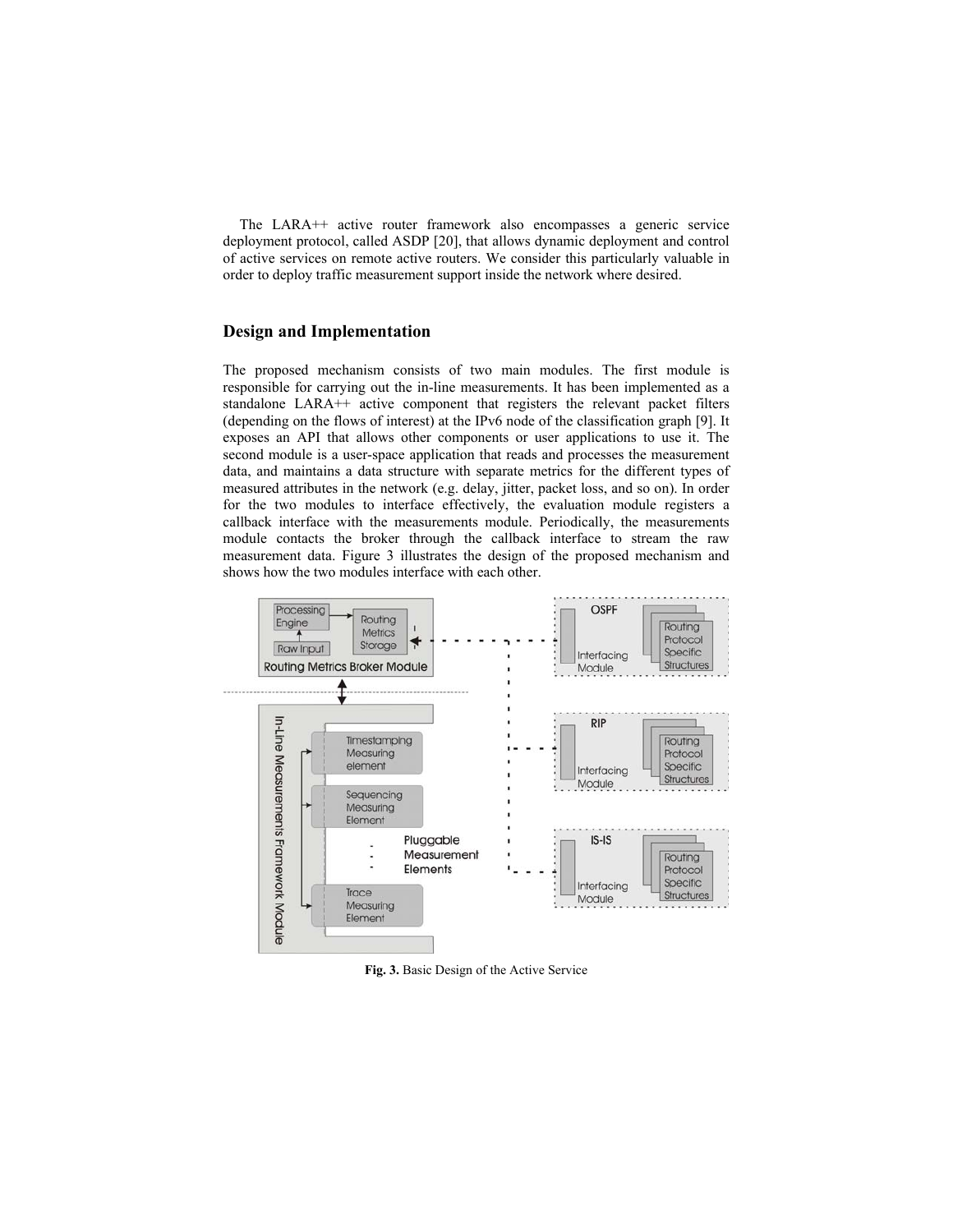The following sections describe in more detail the internal implementation and functionality of these two modules.

#### **In-line measurements active components**

The central functionality of this module is to perform the in-line measurements. As shown in figure 3, this module consists of two main parts: i) a plug-in framework and ii) a set of measurement plug-ins. The plug-in framework provides the functionality for creating the appropriate destination options extension headers and for inserting/extracting the measurement data of previous nodes (which are encoded as TLV options). It exposes the necessary API for other applications to access the measurement data, to manage (add/remove/configure) the plug-ins, and to configure the filtering parameters. Filtering can be based on the source and destination addresses and ports, on transport protocol, traffic class, and on flow label values.

The plug-ins are the code elements that carry out the actual measurements and generate the appropriate data that are inserted in the IPv6 packet header by the framework. Separate plug-ins are used for different types of measurements (e.g. transmission times and packet loss). The framework can accommodate several plugins simultaneously for performing different measurement (which results in more than one TLV options records in the IPv6 destination header), although this comes at the cost of reducing the data payload size. However, different plug-ins can create separate measurement TLVs for different data of interest.

The framework API provides an IOCTL-based interface for registering/attaching the plug-ins, and also adjusts the configuration parameters of the plug-ins such as the filtering and sampling granularity. The sampling rate can be configured by defining whether the module should instrument all packets matching the filtering criteria, 1-in-N, or act at a specific temporal sampling rate.

For the purposes of our prototype implementation, we have used two plug-ins to perform time and loss-related measurements accordingly. The first plug-in has been designed to measure one-way delay (OWD) between two points along a transmission path, as well as more synthetic time-related parameters such as jitter and throughput. This first plug-in is used to insert and record departure and arrival timestamps of packets at the respective measurement nodes along the transmission path. The two measurement nodes (that add and remove the packet timestamps) synchronise their time through the Network Time Protocol (NTP) [21].

The second plug-in enables one-way loss measurements by means of IP-based sequencing of packets. A source node inserts incremental sequence counters to packets belonging to the same flows, which are then observed at the destination. Packet loss as well as out of order delivery can be effectively measured by computing the differences of the TLV sequence numbers between successive packets.

A flow in this context can be defined at different levels of granularity. At a fine granularity level, it can be the sequence of packets with the same source and destination IP addresses and transport ports. On the contrary, a flow can also be defined by all the packets traversing a certain point-to-point or virtual/overlay link. The next hop will also have to run the corresponding measurement module to keep track of sequence numbers as the packets arrive.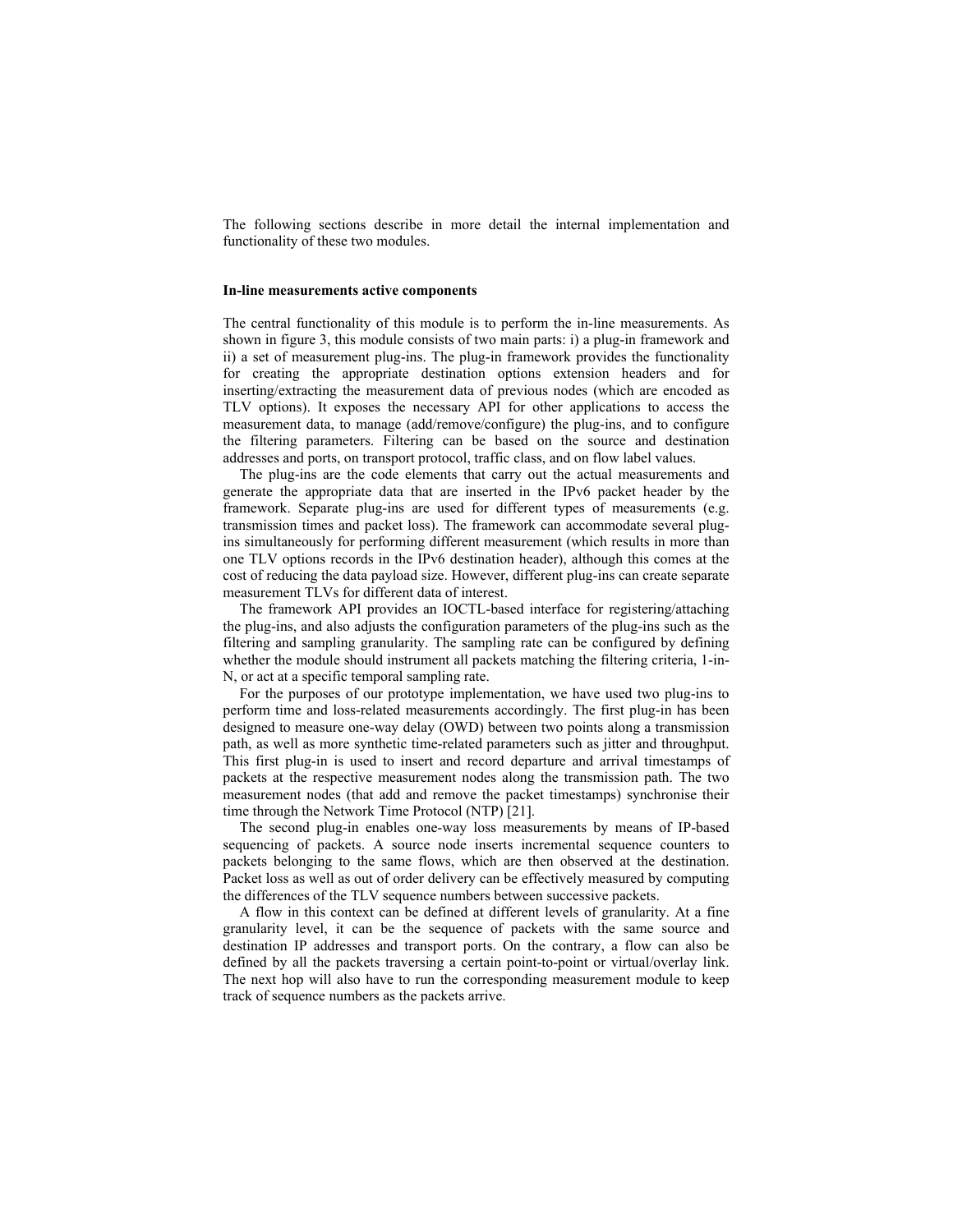The in-line measurement component implemented for our LARA++ active router architecture registers the following packet filters with the classification graph: one or more filters for the outgoing packets of interest (the number of filters here depends on the filtering parameters configured by the measurement application) and one filter for the incoming IPv6 packets that contain our measurement header. Once a packet of interest is filtered, it is pulled out of the forwarding path and handed to our in-line measurement component. Depending on which filter captured the packet, TLVoptions are either inserted or extracted accordingly. The packets are then inserted back to the classification graph for further processing.

The information extracted from the incoming packets is delivered to the external broker module that has expressed interest in the respective measurement data. The role of the broker module is further described in the following section.

#### **Routing metrics broker module**

This control module accesses the in-line measurement active component in order to configure the in-line traffic measurements and collect the results. It is responsible for extracting and processing the appropriate raw measurement data, and for updating the costs table according to the routing metrics of interest. Node-local running routing protocols can then access these up-to-date cost metrics and optimise their routing information. In this way, routing protocols can always decide optimal routing paths based on up-to-date link quality information (with regard to the chosen metrics).

The current prototype of the broker module is implemented as a user-space application. The traffic measurement process starts by initialising the broker module where the user specifies the (virtual) link and the packet flows that should be used for the in-line traffic measurements. The user also selects which measurement plug-in instruments which flows.

At start-up, the broker module instruments the installation and activation of the inline measurement components on the respective active routers on both ends of the (virtual) link. Note that in the case of a virtual link (tunnel), the in-line measurements module will be installed several routing hops apart from each other, which enables the measurements for a whole routing path as opposed to a single physical link. This process takes place using the existing active network loading mechanism supported by LARA++.

The broker module then establishes the necessary communication channels with the in-line measurement components, to pass configuration parameters such as the packet filters and sampling rate, and to receive the measurement results. Based on this data, the broker computes the appropriate link cost metrics that have been registered by the routing protocol(s) or other applications.

Once the in-line measurement component starts performing the measurements and delivering the measurement results, the broker module processes the data and updates the cost metrics data structure. This data structure stores single-value link costs for each measured attribute. It is accessible by the routing protocols through a "wellknown" API so that they can update their internal data structures periodically, in order to reflect the dynamic link cost changes.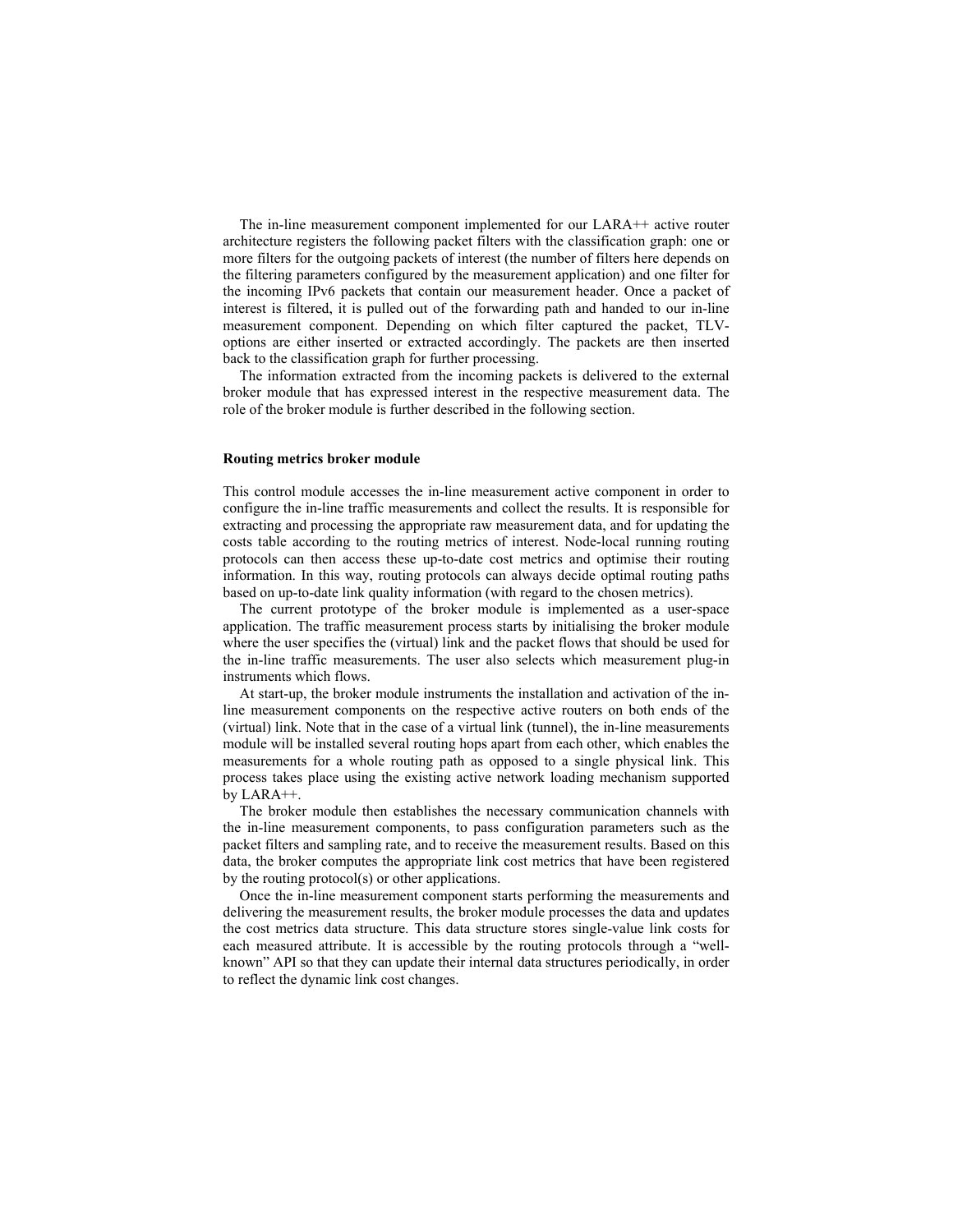Since our main goal is to demonstrate the proposed functionality, our current implementation simply sets the cost values by averaging the N most recent measurements. More sophisticated calculations could be based on averaging a set of past cost values combined with the N most recent results or any other algorithm that would deliver a less fluctuating set of cost values.

Furthermore, since existing routing protocols typically do not use generic data structures among them and neither share a common representation of link costs or routing metrics, those ones that want to benefit from the in-line traffic measurements have to be extended. As shown in figure 3, we propose that the routing protocol will interface with our broker module through its own proprietary interface adapter. For example, the interface adapter for OSPFv3 would calculate OSPF-specific link costs from the measurement results and update the internal data structures accordingly.

## **Evaluation of the in-line IPv6 measurements mechanism**

For the evaluation of our mechanism we used the IPv6 testbed infrastructure [22] at Lancaster University, where we have deployed two LARA++ active nodes (at points A and B) as illustrated in figure 4. We created an artificial, yet realistic, network condition, where we stressed the ADSL uplink (at the tunnel connection) by generating 512-byte TCP/UDP traffic at an exponentially increasing rate of up to 62 packets per second. The WaveLAN link on the other hand, being part of the campus WiFi network was subject to the usual (relatively congested) traffic encountered at midday hours.



**Fig. 4.** Experimental Network topologies

We then triggered the installation of the proposed active service on node A and B according to the process described in section 3, and deployed the timestamping plugin (for one-way delay and jitter) to instrument UDP traffic and the sequencing plug-in (for packet loss) for measurements on TCP traffic, respectively. These choices are justified by the fact that TCP performance is known to be vulnerable to packet loss (continuous back-off), whereas UDP performance is impacted by increasing delays and delay variations (buffer adjustment requirements).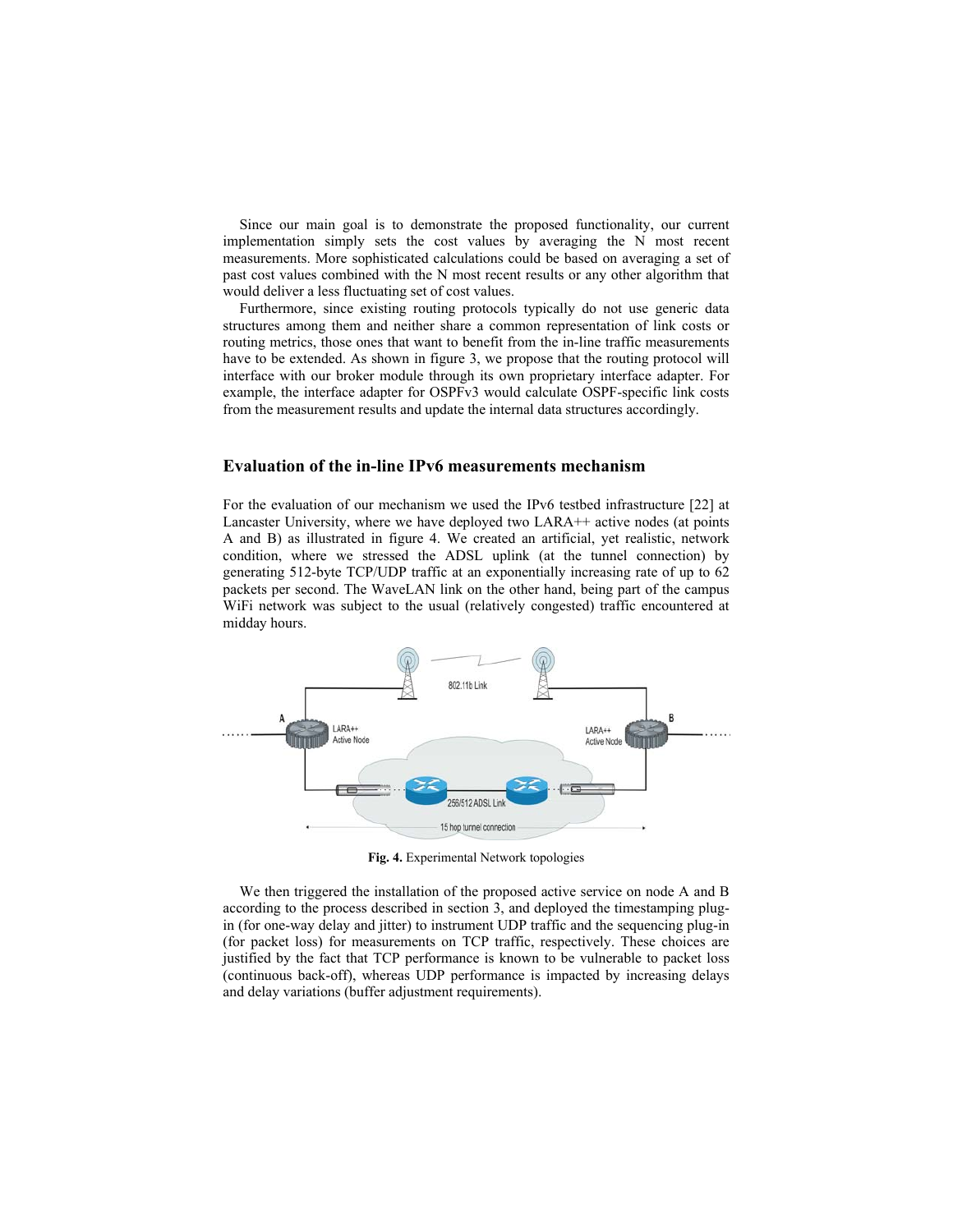After processing the measurements for appropriate time intervals using the broker module, we got the results illustrated in figures  $\frac{1}{2}$  (ADSL downlink), 6 (ADSL uplink) and 7 (802.11b), with regard to packet loss, delay and jitter. Table 1 summarises these results.





Inter-Packet Delay Variation (IPDV) for UDP Flows (ADSL downlink)



**Fig. 5.** ADSL Downlink Measurements - (a) TCP Packet Loss (b) UDP OWD and Jitter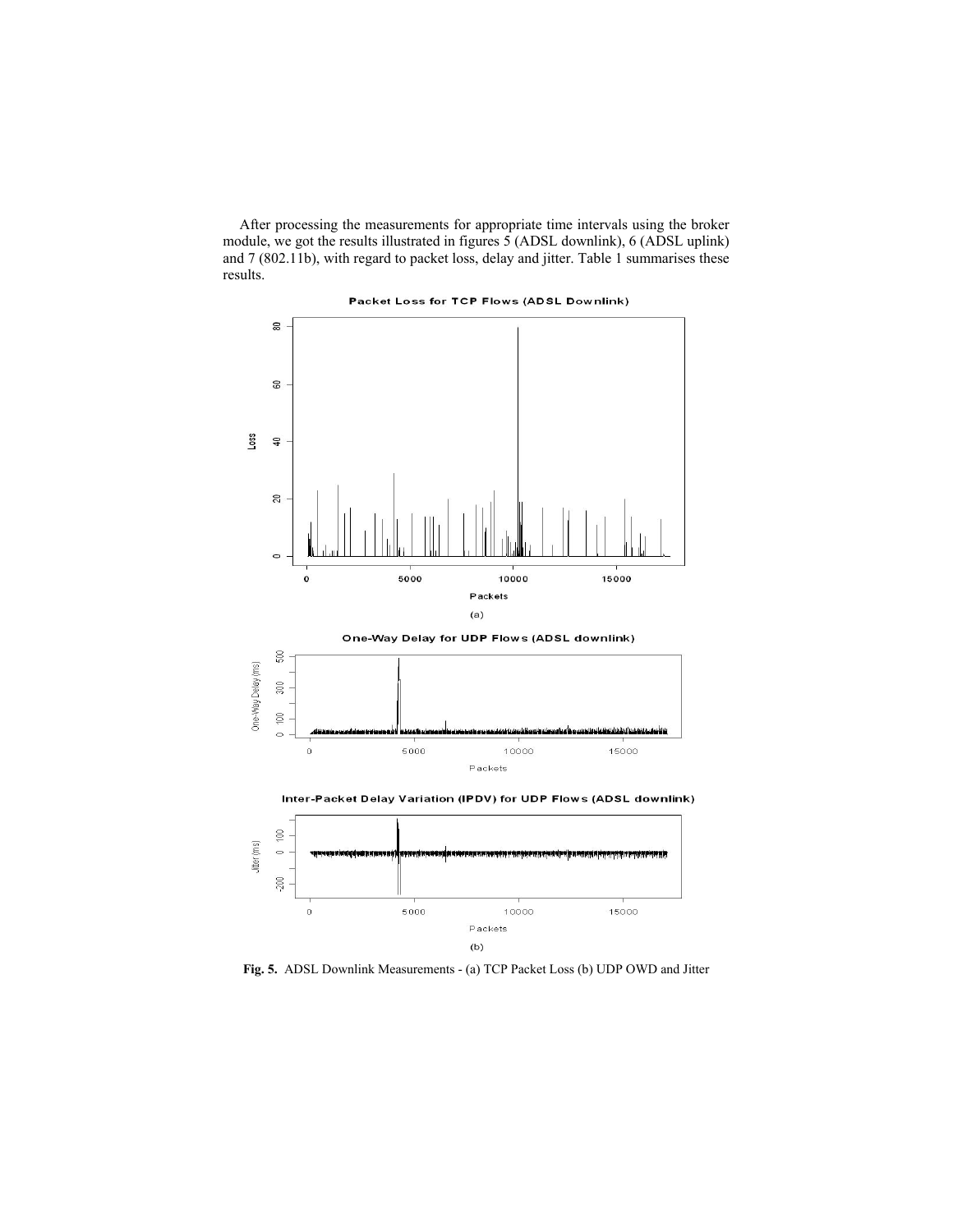



One-Way Delay for UDP Flows (ADSL Uplink)



Inter-Packet Delay Variation (IPDV) for UDP Flows (ADSL Uplink)



**Fig. 6.** ADSL Uplink Measurements - (a) TCP Packet Loss (b) UDP OWD and Jitter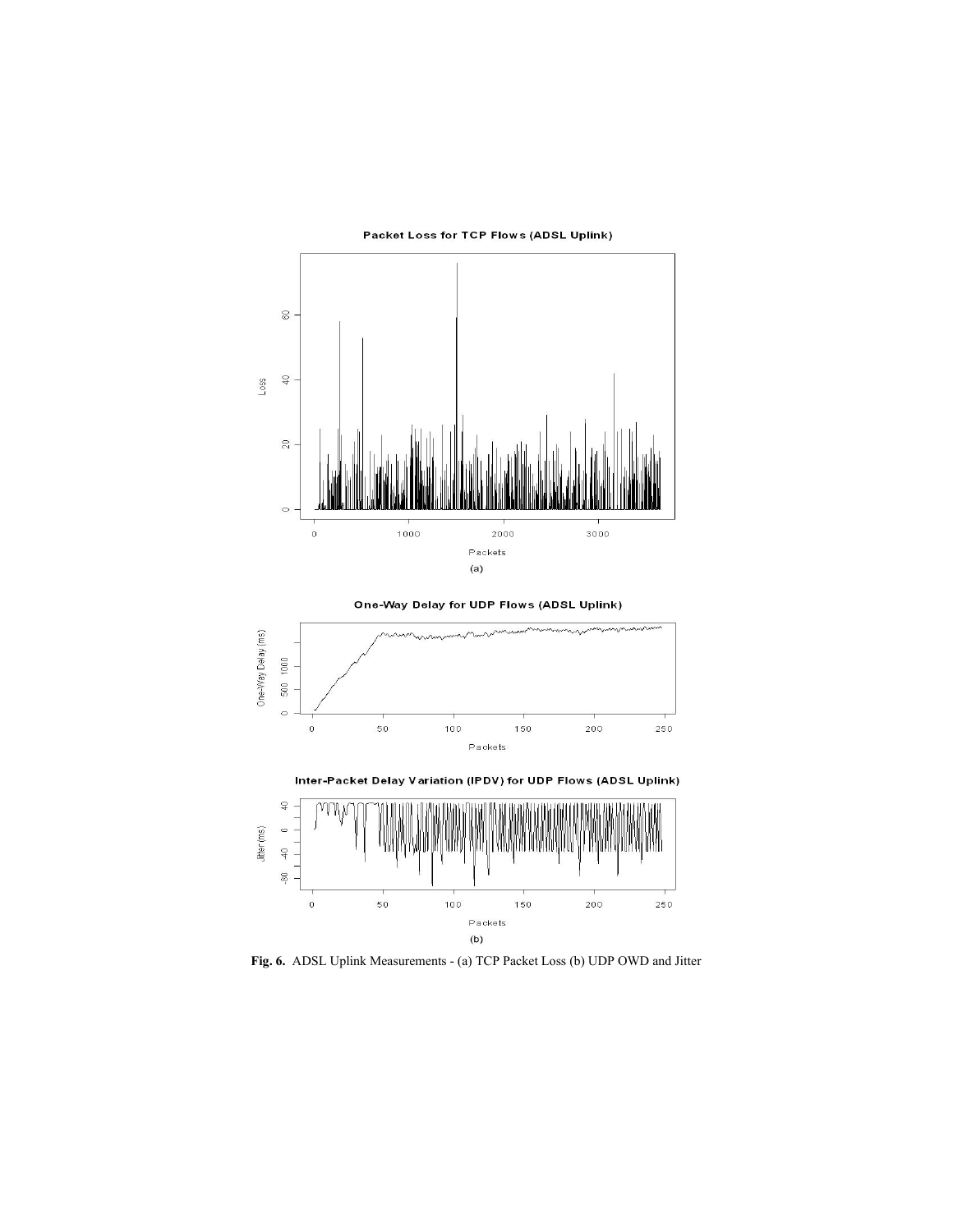





**Fig. 7.** IEEE 802.11b Measurements - (a) TCP Packet Loss (b) UDP OWD and Jitter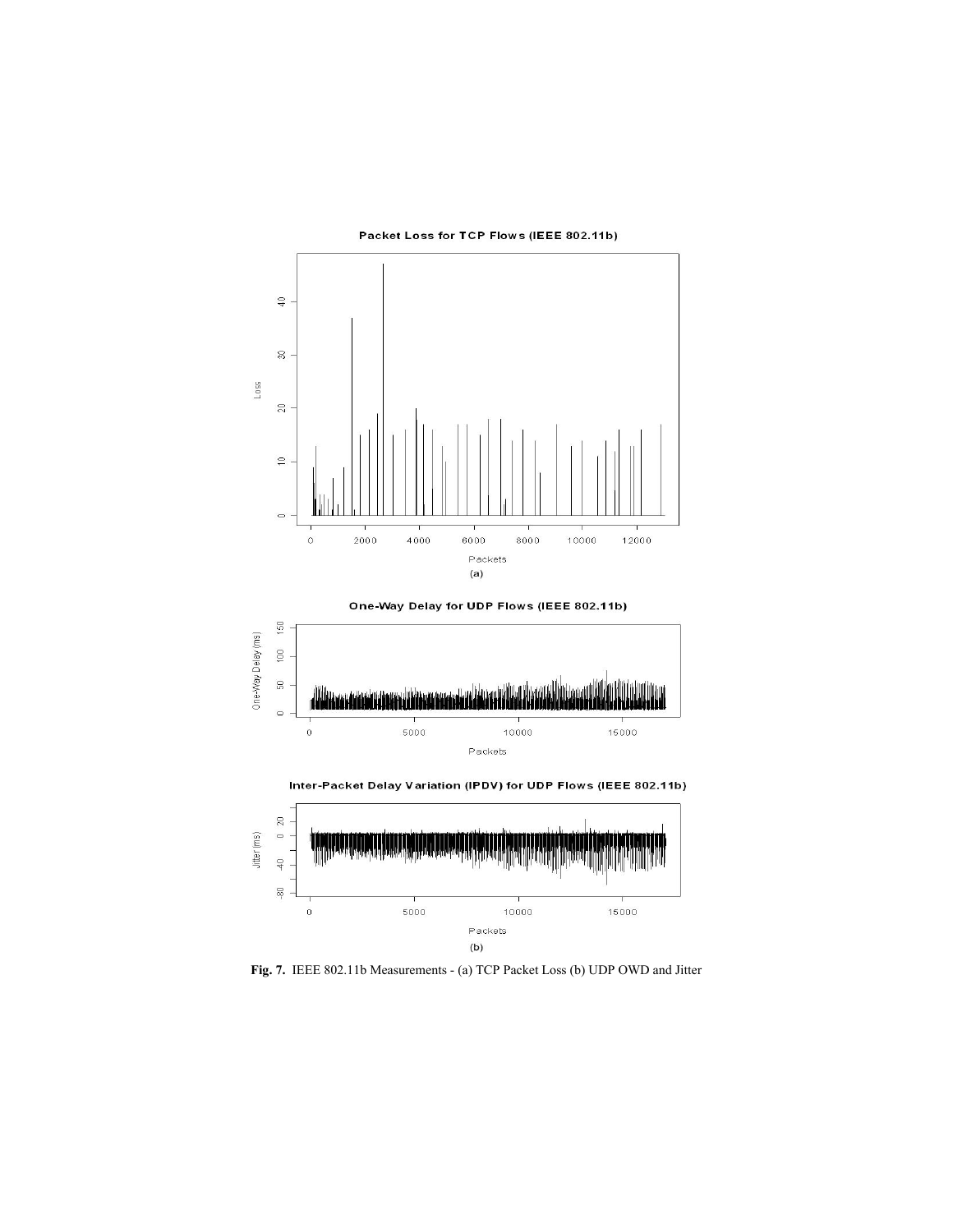Comparing figures 5 and 7, we observed that the packet loss on the tunnel link is approximately 5% versus 4.8% for the WaveLAN link, yet the wireless link exposes more bursty characteristics. The delay experienced by the UDP flows over the tunnel connection was slightly better than on the WaveLAN link: the mean delay was 15.4 ms over the tunnel link versus 19 ms on the wireless link and 75% of the measurements yielded values less than 18 ms over the tunnel as opposed to 23 ms on the wireless link. Finally, jitter in both cases is almost the same, with most values laying between 1 and 2 ms. As a result, under the current congestion patterns, the WiFi network and the one (downlink) direction of the tunnel link exhibit similar characteristics, with the tunnel link having slightly better and more stable behaviour.

Figure 6 shows the performance of the ADSL uplink while becoming increasingly saturated by the artificially introduce data traffic. Under the very high stress, the tunnel link is hardly usable: 53.6% packet loss and rapidly increasing delays. This can be observed in the upper plot of figure 6(b).

Under these traffic conditions, we can derive that the fittest routing configuration in our testbed is the asymmetric routing of traffic from A to B over the tunnel link and from B to A through the wireless link.

|                        | Delay             |                 | Jitter          |                 | Packet |
|------------------------|-------------------|-----------------|-----------------|-----------------|--------|
|                        | Mean              | 75%<br>Quantile | 25%<br>Quantile | 75%<br>Quantile | Loss   |
| <b>ADSL</b><br>Uplink  | 1558 ms           | 1768            | $-35$ ms        | 44 ms           | 53.6%  |
| ADSL<br>Downlink       | $15.4 \text{ ms}$ | $18 \text{ ms}$ | ms              | $2 \text{ ms}$  | $5\%$  |
| <b>IEEE</b><br>802.11b | $19 \text{ ms}$   | $23 \text{ ms}$ | ms              | $2 \text{ ms}$  | 4.8%   |

**Table 1.** Performance Statistics for the Different Links

Currently, according to the conventional operation of routing protocols, a router would select either the WiFi link or the tunnel connection to transport traffic between the points A and B. The choice would be based on static costs assigned to the two links based on their media type. In our setup it would always select (unless otherwise instructed) the WiFi link, since by default it is preferred over a virtual link, even if the latter had bigger capacity. This happens because the link cost assigned to the virtual link in absence of any other qualitative information is based on the distance metric. This default configuration can only change through the manual and static intervention of the administrator.

Based on our proposed mechanism, the routing protocol can dynamically adjust the link costs of both the tunnel and the wireless links based on the dynamic in-line traffic measurements (in response to their varying characteristics). In the case of our particular setup, the routing protocol would be able to detect the need for asymmetric routing and adapt the routing accordingly. Also, the ability of performing in-line measurements for specific classes of traffic, for example based on the transport protocol or Type-of-Service (ToS), is expected to benefit the implementation of ToSbased routing.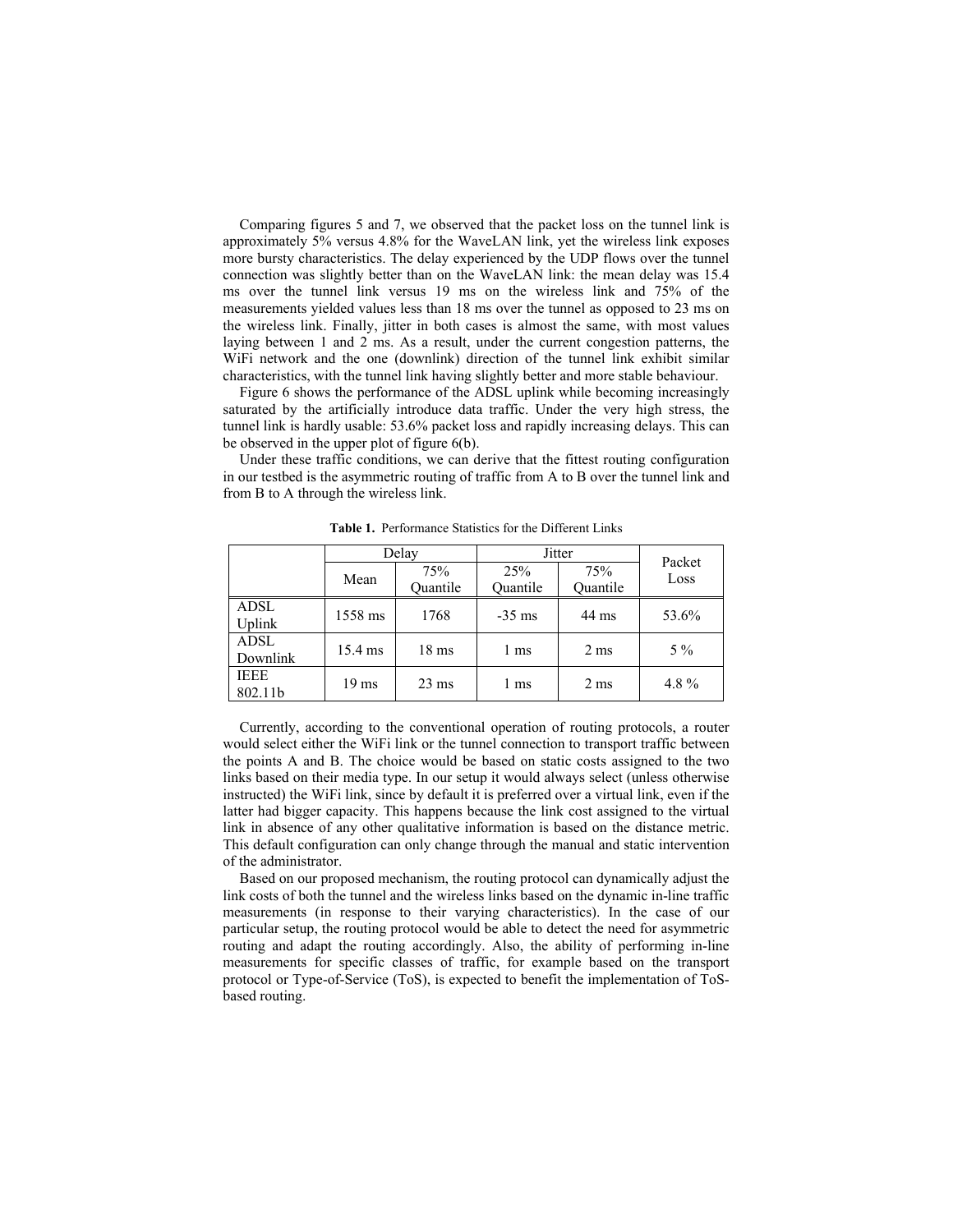### **Related Work**

Existing traffic measurement techniques and infrastructures fall into two main categories, namely active and passive techniques. Active measurement techniques inject additional traffic with known characteristics into the network to test particular attributes of a service [23, 24, 25, 26], and they have been focusing on characterising properties of end-to-end network paths between instrumented systems. Passive measurements give highly accurate results by observing and analysing real traffic on a link without disruption of the service. They mainly operate at a single observation point within an administrative domain and try to provide feedback for network operations tasks [27, 28, 29, 30].

Active and passive measurements rely either on the performance experienced by dedicated traffic or on the costly correlation of one-point observations to yield oneway performance results, and do not provide a framework for performing accurate and transparent service-quality measurements for different traffic flows that can be deployed on-demand in the network.

Work on QoS Routing research has considered adaptive routing based on dynamic cost metrics. Some early work focused on ToS routing [31], which is either based on using multiple instances of routing protocols or maintaining routing tables with multiple metrics for different network attributes (i.e. delay, throughput, etc). Nevertheless, the link costs considered were static according to the natural characteristics of the link as it is the case with most routing protocols today.

Other solutions that have been proposed in this area advocate the use of destination-driven/initiated routing path computations and updates towards them [32, 33]. Clearly, these solutions are neither scalable nor pervasive, since they typically involve flooding mechanisms that cause both significant traffic overhead and high complexity. As a result, they suggest viable solutions only for maintaining routing paths to a small number of frequently used destinations. And, although they are quite dynamic, they often don't account for multiple metrics needed for the different attributes.

A different approach for tackling congestion problems and therefore improving communication, has led to the idea of multipath routing. Work, such as the one presented in [34] and [35], propose probabilistic or other methods of load balancing the traffic across multiple routing paths. Although these solutions differ fundamentally from our approach, yet, we believe that our mechanism can complement these solutions to improve their performance through dynamic adaptation.

Finally, the deployment of reconfigurable middleboxes or active network-based solutions has been considered in [36] and [37] in order to adapt or change the network configuration to match current traffic requirements. However, most of these solutions are not embeddable in general routing fabrics, but rather focus on out-of-band allocation of QoS resources in order to improve communication for individual flows.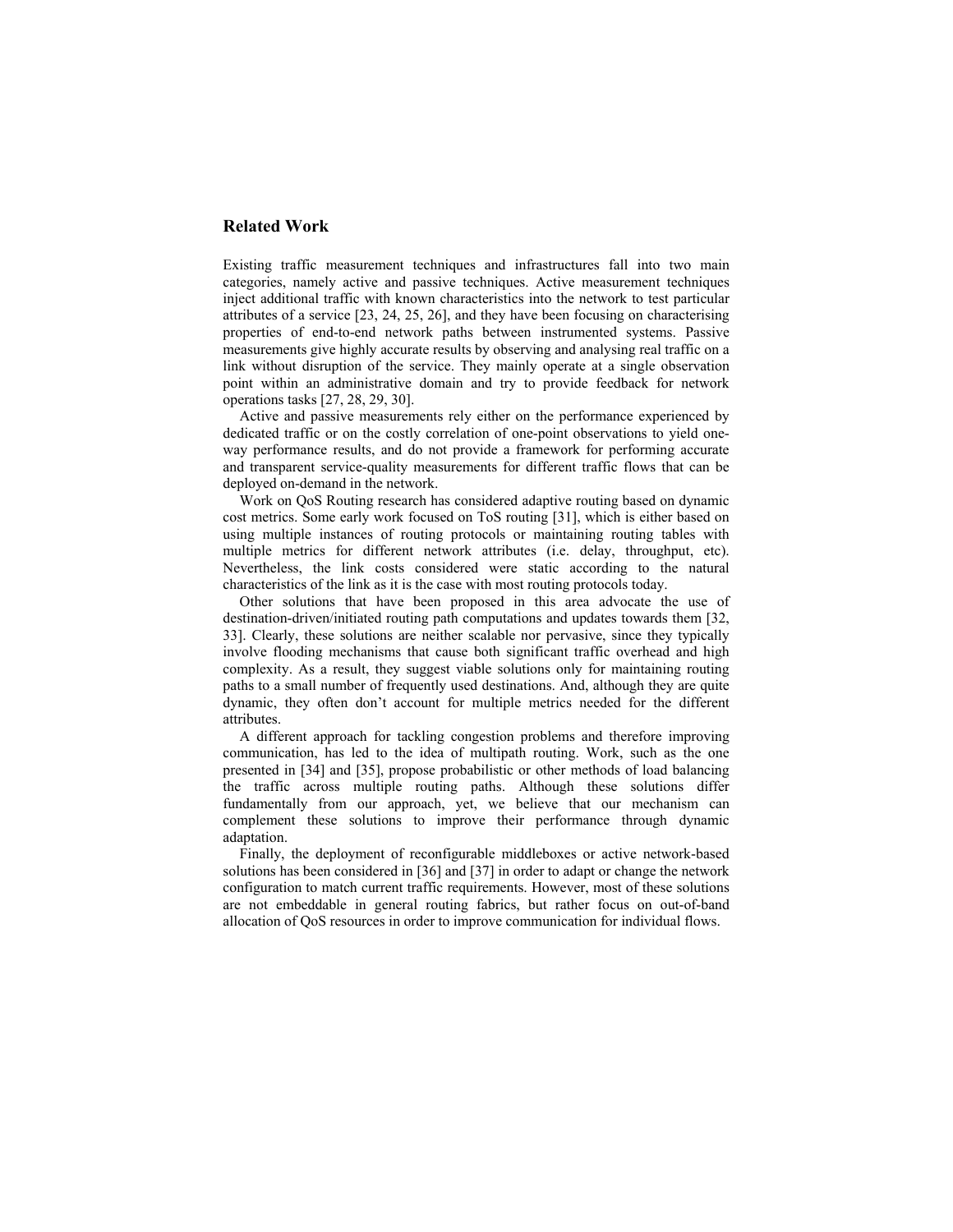## **Conclusions and Future Work**

In this paper we have presented a new service for active networks based on the concept of using in-line traffic measurements to improve intra-domain routing. The main idea and contribution of this work is to provide the necessary mechanisms to accurately measure dynamically changing link (or virtual link) properties including delay, jitter and packet loss. This measurement information is then fed to available routing protocols so that they exchange more accurate, performance information about the links, enabling more prudent routing decisions. We have focused on the functionality and the design of the proposed mechanism to advocate its feasibility and applicability in an active network environment.

Future work will investigate the impact of the proposed mechanism on the routing protocol behaviour, as well as on how the measurement results can be used to generate meaningful link cost values (for specific protocols). We aim to tackle the fine-tuning of the mechanism and its viability when used in conjunction with today's routing protocols, in wired, wireless, and overlay network environments. Steps in this direction include the investigation of optimal time and sampling intervals for the measurement processes, as well as of novel algorithms for the link cost calculations. Application-specific routing based on performance properties of interest to different flows can also be facilitated.

We expect the proposed traffic measurement solution to be particularly applicable to overlay networks and mobile ad-hoc networks, since it enables the deployment of an always-on active service at strategic locations, where network characteristics change rapidly. In overlay networks these rapid changes result from the combination of a (often varying) number of underlying physical links that form the virtual network links, whereas in the case of mobile ad-hoc networks it is a result of the often changing mobility patterns and the environment affecting the wireless interfaces. We anticipate the proposed solution to be particularly valuable in both these cases.

### **Acknowledgements**

We are grateful to Agilent Technologies for the support of Dimitrios Pezaros' work through an industrial fellowship. We would also like to acknowledge the support of the EPSRC under grant number GR/R31461/01.

## **References**

- [1]. Wakeman, I., Jeffrey, A., Owen, T., Pepper, D., SafetyNet: A Language-Based Approach to Programmable Networks, in Computer Networks and ISDN Systems, 36 (1). 2001.
- [2]. The Caml Language. Online Reference, INRIA, http://caml.inria.fr/.
- [3]. Wetherall, D., J., Guttag, J., Tennenhouse, T., L., ANTS: A toolkit for building and dynamically deploying network protocols, in Proc. of IEEE Openarch, April 1998.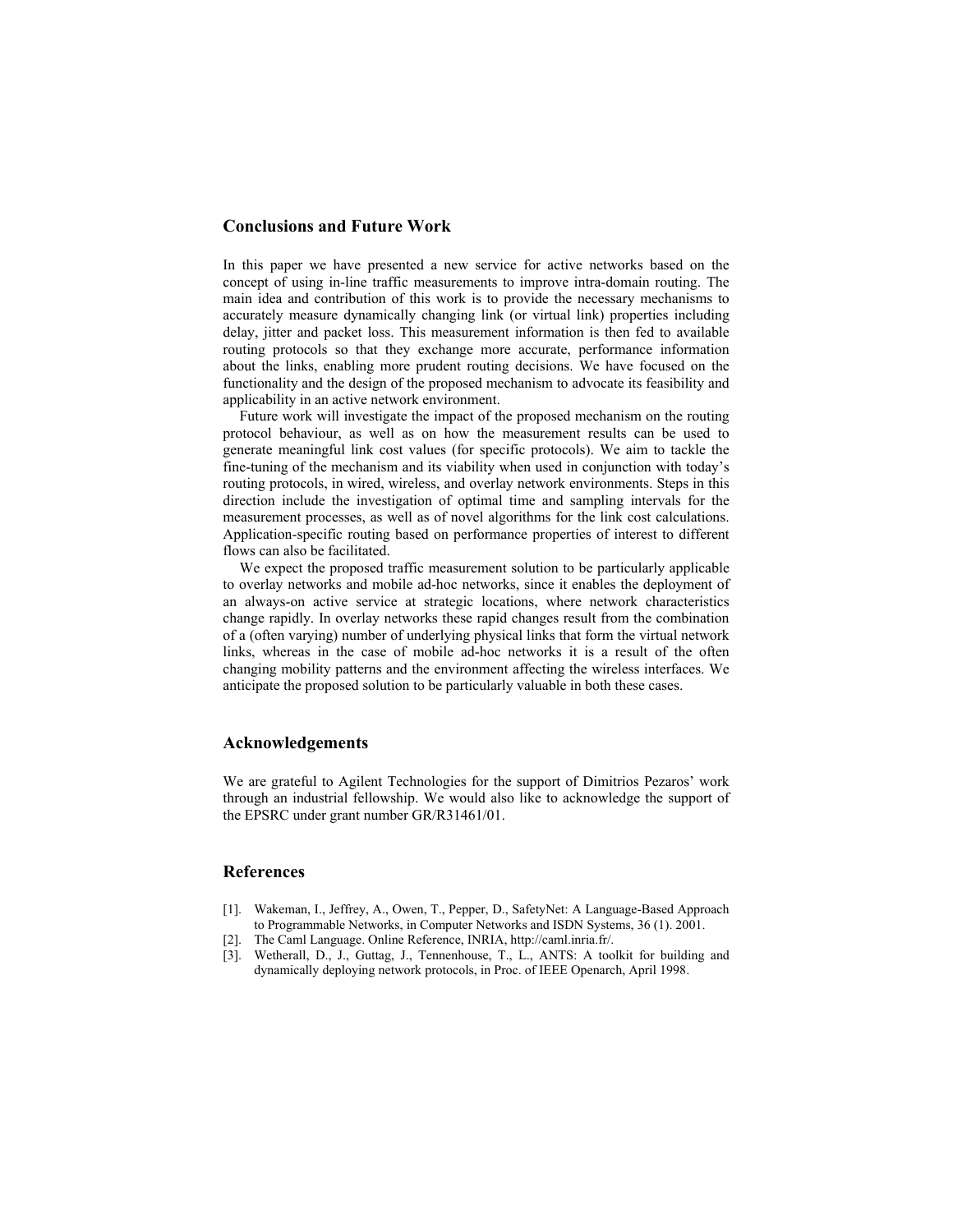- [4]. Hicks, M., W., Kaddar, P., Moore, J., T., Gunter, C., A., Nettles, S., PLAN: A Packet Language for Active Networks, In Proceedings of the 3rd ACM SIGPLAN International Conference on Functional Programming, pages 86-93, 1998.
- [5]. Paterson, L., Gottlieb, Y., Hibler, M., Tullmann, P., Lepreau, J., Schwab, S., Dandelkar, H., Purtell, A., Hartman, J., An OS Interface for Active Routers, IEEE Journal on Selected Areas in Communications, Volume 19, Issue 3, March 2001, pp. 473-487.
- [6]. Merugu, S., Bhattacharjee, S., Zegura, E., Calvert, K., Bowman: A Node OS for Active Networks, in Proceedings of IEEE INFOCOMM'00, Tel Aviv, Israel, March 26-30, 2000.
- [7]. Keller, R., Choi, S., Decasper, D., Dasen, M., Fankhauser, G., Plattner, B., An Active Router Architecture for Multicast Video Distribution. In Proc. of IEEE INFOCOM (3), pp 1137-1146, 2000.
- [8]. Keller, R., Ruf, L., Guindehi, A., Plattner, B., PromethOS: A Dynamically Extensible Router Architecture Supporting Explicit Routing, in Proceedings of the 4th International Conference on Active Networks (IWAN), Zurich, Switzerland, December 4-6, 2002.
- [9]. Schmid, S., Finney, J., Scott, A., C., Shepherd, W., D., Component-based Active Network Architecture, IEEE Symposium on Computers and Communications, July 2001.
- [10]. Merugu, S., Bhattacharjee, S., Chae, Y., Sanders, M., Calvert, K., Zegura, E. Bowman and CANEs: Implementation of an Active Network, In Proc. of 37th Conference on Communication, Control and Computing, September 1999.
- [11]. Bossardt, M., Antik, R., H., Moser, A., Plattner, B., Chameleon: Realising Automatic Service Composition for Extensible Active Routers, in Proceedings of the 5th International Conference on Active Networks (IWAN), Kyoto, Japan, December 10-12, 2003.
- [12]. Bassi, A., Gelas, J-P., Lefevre, L., A sustainable Framework for Multimedia Data Streaming, in Proceedings of the 5th International Conference on Active Networks (IWAN), Kyoto, Japan, December 10-12, 2003.
- [13]. Lefevre, L., Pierson, J-M., Guebli, S., Collaborative Web-Caching with Active Networks, in Proceedings of the 5th International Conference on Active Networks (IWAN), Kyoto, Japan, December 10-12, 2003.
- [14]. Hand, S., Harris, T., Kotsovinos, E., Pratt, I. Controlling the XenoServer Open Platform, in Proceedings of IEEE OpenArch'03, San Francisco, California, April 4-5, 2003.
- [15]. Pezaros, D., P., Hutchison, D., Garcia, F., J., Gardner, R., D., Sventek, J., S., In-line Service Measurements: An IPv6-based Framework for Traffic Evaluation and Network Operations, in Proceedings of IEEE/IFIP NOMS 2004, Seoul, Korea, April 19-23, 2004.
- [16]. Deering, S., Hinden, R., Internet Protocol Version 6 (IPv6) Specification, IETF, IPNG Working Group, RFC 2460, December 1998.
- [17]. Pezaros, D.,P., Hutchison, D., Garcia, F.,J., Gardner, R., Sventek, J.,S., Service Quality Measurements for IPv6 Inter-networks, to appear in International Workshop on Quality of Service (IWQoS), Montreal, Canada, June 7-9, 2004.
- [18]. Schmid, S., Chart, T., Sifalakis, M., Scott, A., C., "Flexible, Dynamic and Scalable Service Composition for Active Routers", In Proc. of IWAN 2002, pp 253-266, December 2002.
- [19]. Alexander, D., S., Braden, B., Gunter, C., A., Jackson, W., A., Keromytis, A., D., Minden, G., A., Wetherall, D., A., Active Network Encapsulation Protocol (ANEP), July 1997.
- [20]. Sifalakis, M., Schmid, S., Chart, T., Hutchison, D., "A Generic Active Service Deployment Protocol". In Proc. of ANTA 2003, pp 100-111, Osaka, May 2003.
- [21]. Mills, D., Internet time synchronisation: the Network Time Protocol, IEEE Transaction on Communications, Volume 39, Issue 1, October 1991, pp. 1482-1493.
- [22]. MSRL Mobile-IPv6 Systems research Lab". Research Project funded by Cisco Systems, Microsoft Research (Cambridge), and Orange Ltd, Lancaster University, 2001.